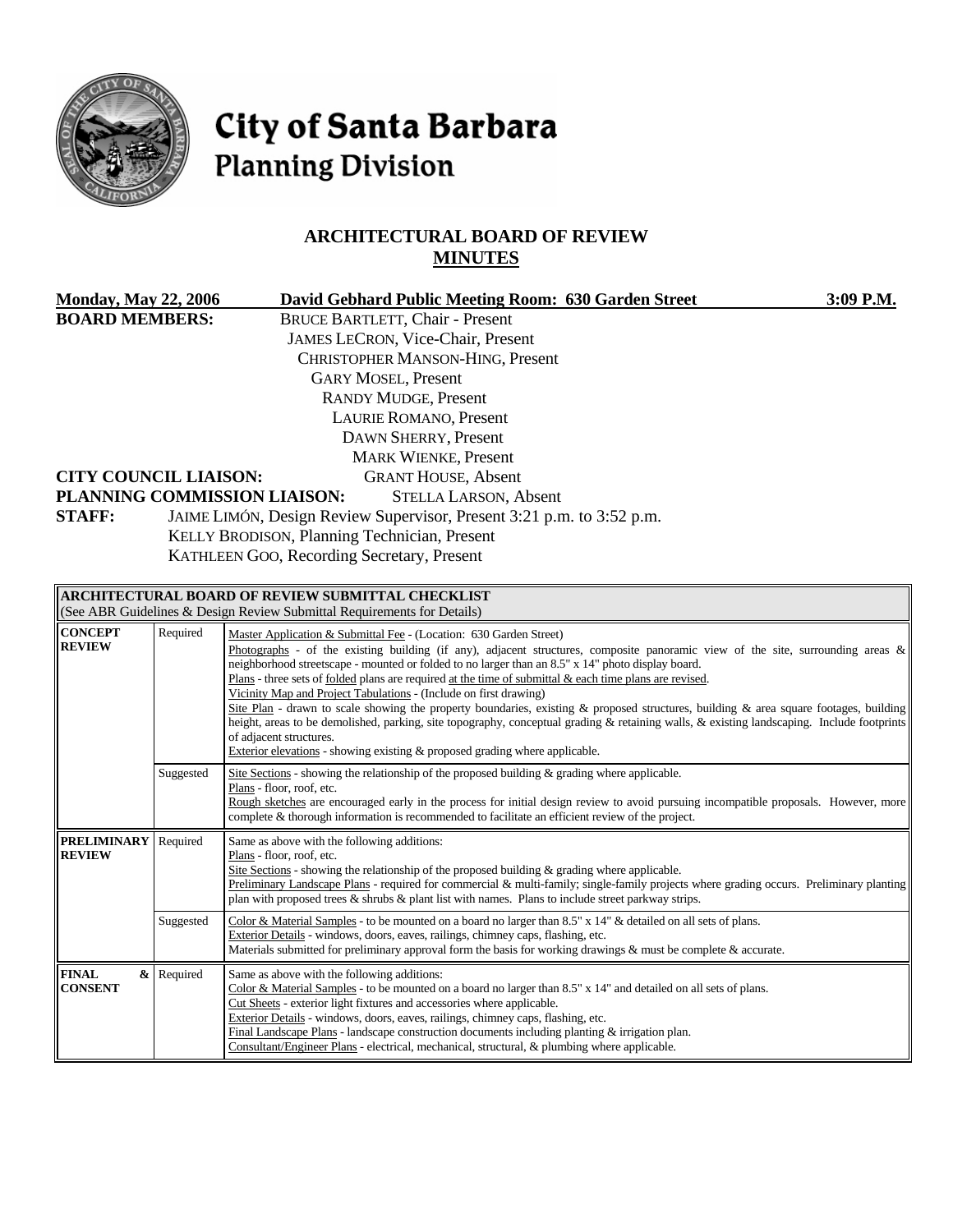#### **PLEASE BE ADVISED**

- The approximate time the project will be reviewed is listed to the left of each item. It is suggested that applicants arrive 15 minutes early. The agenda schedule is subject to change as cancellations occur. Staff will notify applicants of time changes.
- The applicant's presence is required. If an applicant is not present, the item will be postponed indefinitely. If an applicant cancels or postpones an item without providing advance notice, the item will be postponed indefinitely and will not be placed on the following Architectural Board of Review (ABR) agenda. In order to reschedule the item for review, a rescheduling fee will be paid and the applicant must fill out and file a Supplemental Application Form at 630 Garden Street (Community Development Department) in addition to submitting appropriate plans.
- All approvals made by the ABR are based on compliance with Municipal Code Chapter 22.68 and with adopted ABR guidelines. Some agenda items have received a mailed notice and are subject to a public hearing.
- The ABR may grant an approval for any project scheduled on the agenda if sufficient information has been provided and no other discretionary review is required. Substitution of plans is not allowed, if revised plans differing from the submittal sets are brought to the meeting, motions for preliminary or final approval will be contingent upon staff review for code compliance.
- The Board may refer items to the Consent Calendar for Preliminary and Final Architectural Board of Review approval.
- Preliminary and Final Architectural Board of Review approval is valid for one year from the date of the approval unless a time extension or Building Permit has been granted.
- **Items before the Board may be appealed to the City Council. For further information on appeals, contact the Planning Division Staff or the City Clerk's office. Said appeal must be in writing and must be filed with the City Clerk at City Hall within ten (10) calendar days of the meeting at which the Board took action or rendered its decision. The scope of this project may be modified under further review.**
- **AMERICANS WITH DISABILITIES ACT:** In compliance with the Americans with Disabilities Act, if you need special assistance to participate in this meeting, please contact the Planning Division at (805) 564-5470. Notification at least 48 hours prior to the meeting will enable the City to make reasonable arrangements.
- **AGENDAS, MINUTES and REPORTS**: Copies of all documents relating to agenda items are available for review at 630 Garden St. and agendas and minutes are posted online at [www.SantaBarbaraCa.gov](http://www.santabarbaraca.gov/) If you have any questions or wish to review the plans, please contact Kelly Brodison, at (805) 564-5470 between the hours of 8:30 a.m. to noon and 1:00 p.m. to 4:00 p.m., Monday through Friday.

#### **LICENSING ADVISORY:**

The Business and Professions Code of the State of California and the Municipal Code of the City of Santa Barbara restrict preparation of plans for certain project types to licensed professionals. Applicants are encouraged to consult with Building and Safety Staff or Planning Staff to verify requirements for their specific projects.

Unlicensed persons are limited to the preparation of plans for:

- $\triangleright$  Single or multiple family dwellings not to exceed four (4) units per lot, of wood frame construction, and not more than two stories and basement in height;
- ¾ Non-structural changes to storefronts; and,
- $\blacktriangleright$  Landscaping for single-family dwellings, or projects consisting solely of landscaping of not more than 5,000 square feet.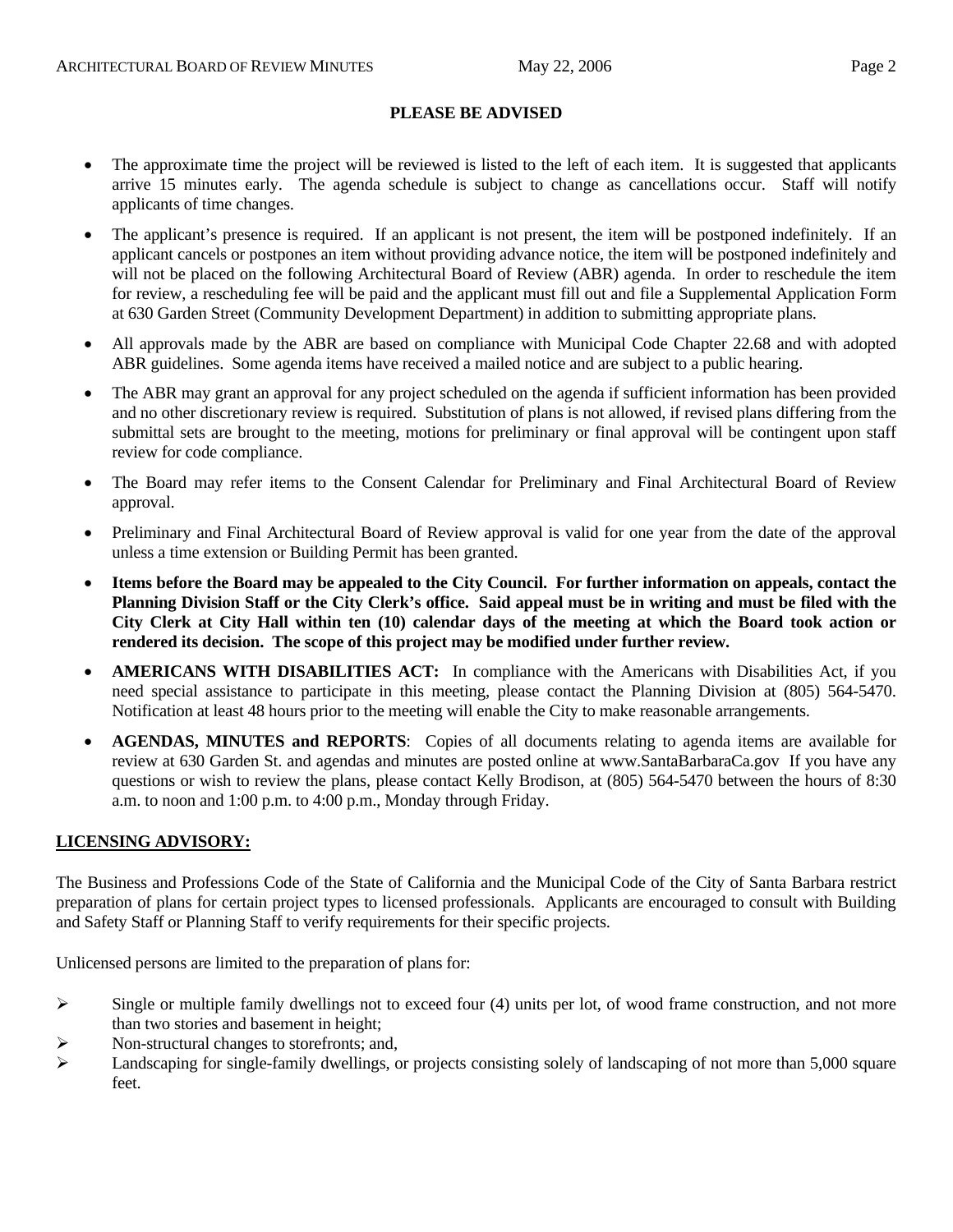# **NOTICE:**

- 1. That on May 18, 2006 at 4:00 p.m., this Agenda was duly posted on the indoor and outdoor bulletin boards at the Community Development Department, 630 Garden Street, and online at www.SantaBarbaraCa.gov.
- 2. This regular meeting of the Architectural Board of Review will be broadcast live and rebroadcast in its entirety on Wednesday at 9:00 a.m. on Channel 18.

## GENERAL BUSINESS:

A. Public Comment:

Any member of the public may address the Architectural Board of Review for up to two minutes on any subject within their jurisdiction that is not scheduled for a public discussion before the Board on that day. The total time for this item is ten minutes. (Public comment for items scheduled on today's agenda will be taken at the time the item is heard.)

No public comment.

B. Approval of the minutes of the Architectural Board of Review meeting of May 15, 2006.

Motion: Approval of the minutes of the Architectural Board of Review meeting of May 15, 2006, with corrections. Action: Wienke/LeCron, 8/0/0.

C. Consent Calendar.

Motion: Ratify the Consent Calendar as reviewed by Mr. Wienke with the following exceptions: 1) Item L, 30 East Haley Street; Item M, 2233 Stanwood Drive, and Item N 537 Meigs Road, that were reviewed by Mr. LeCron. 2) The landscaping for Item G, 1759 Grand Avenue, reviewed by Mr. Mudge. 3) Item H, 754 Alameda Padre Serra, reviewed by Ms. Romano.

- Action: Manson-Hing/Mudge,  $8/0/0$ .
- D. Announcements, requests by applicants for continuances and withdrawals, future agenda items, and appeals.
	- 1. Ms. Goo announce that she will be absent from the May 30, 2006, Full Board ABR meeting and Gabriela Feliciano will be the substitute Commission Secretary.
	- 2. Jaime Limón, Senior Planner, reminded the Board that the mid-year recruitment application deadline for ABR membership is Friday, May 26, 2006, in order to fill the remaining vacancy for the Board's ninth seat. Applications are also being accepted for the Sign Committee vacancy which has the same deadline of Friday, May 26, 2006. Interviews are likely to take place sometime in June.
- E. Subcommittee Reports.

Mr. Wienke reported that he and Mr. LeCron will be attending the first Airport Subcommittee meeting, since the official selection of an architect, on Wednesday, May 24, 2006.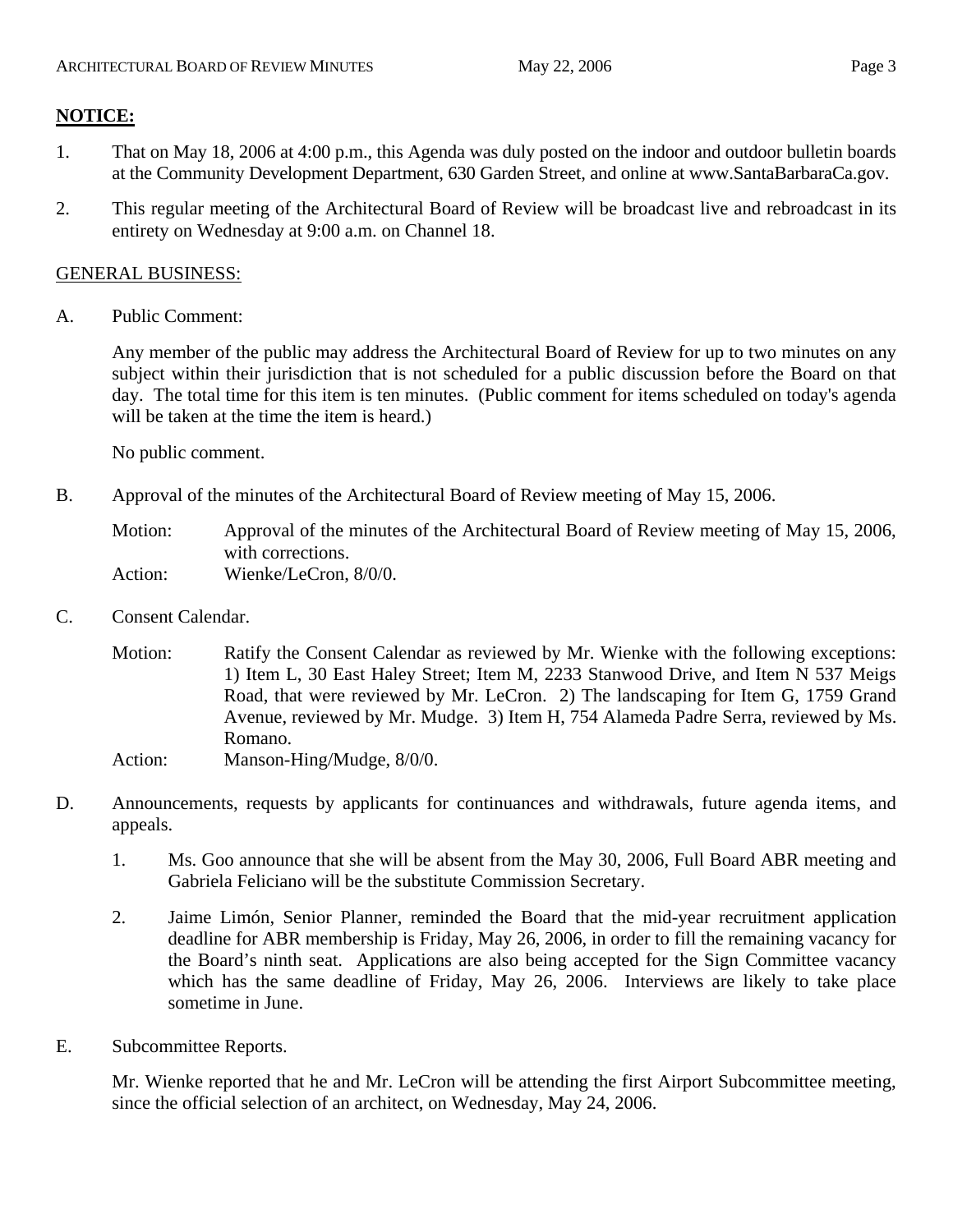F. Possible Ordinance Violations.

Mr. Mosel reported that while on his requested site visit route for the Neighborhood Preservation Ordinance Update discussion item, he noticed construction materials being used at the 240 Cordova Drive residence, located on the Mesa, are either fiber glass or plastic, four-in-a-row and banded, tile roofing in violation of the Santa Barbara Municipal Code. Staff should verify and issue the appropriate violation warnings.

## **MISCELLANEOUS ACTION ITEM: DISCUSSION**

(3:31)

## **1. REQUEST TO FORWARD THE LOWER RIVERA SPECIAL DESIGN DISTRICT GUIDELINES TO CITY COUNCIL FOR ADOPTION.**

*The Lower Riviera Special Design District was created as part of the Demolition Review Ordinance Amendments in October 2004. Over the past few months, City Staff and volunteers from the Bungalow Haven Neighborhood Association have worked on creating draft guidelines which are intended to guide development within the Lower Riviera Special Design District in order to ensure its continuing compatibility to the proposed Bungalow Haven Historic District, which lies within its core. The guidelines, once adopted, will serve to assist property owners, architects, contractors, and commissions and design review boards to design projects that will be appropriate, compatible, and beneficial to the Special Design District, and to assist the City in reviewing applications for new projects and alterations to structures within, and in close proximity to, the proposed Historic District.* 

Jaime Limón, Senior Planner; and Jake Jacobus, Associate Planner/Urban Historian, present.

**UPDATE**: Mr. Limón announced that the Lower Riviera Special Design District Guidelines is tentatively scheduled to be reviewed for City Council adoption on June 13, 2006. Mr. Jacobus stated that the Board should already have the red-lined comments by the Historic Landmarks Commission in addition to the original hard copy sent out last month. Mr. Limón reassured the Board that subsequent amendment of these guidelines could be made, even after City Council adoption, in order to provide the Board with as comprehensive Guidelines as possible. Chair Bartlett requested the rest of the Board to try and send their suggested changes to Mr. Jacobus prior to the next Board meeting scheduled for Tuesday, May 30, 2006.

During the discussion, the following clarifications were made by Mr. Limón and Mr. Jacobus in response to comments, suggestions, and/or questions by the Board:

1. (Board member Wienke) INTERMEDIARY ZONES. The actual mapping of the special design district is specific to which residential parcels are located within each area (R1, R2 or R3 zoning) and where they apply. However, the *boundaries,* between a particular "historic district" and the rest of the City, have not been technically certified by the Historic Landmarks Commission (HLC) designation Subcommittee. It is within "buffer zones" that the Board may be called upon to make compatibility decisions on whether or not a proposal should follow or mimic a specific historic district design style; be it "adjacent," "contiguous," or "across the street" from the proposed Historic District.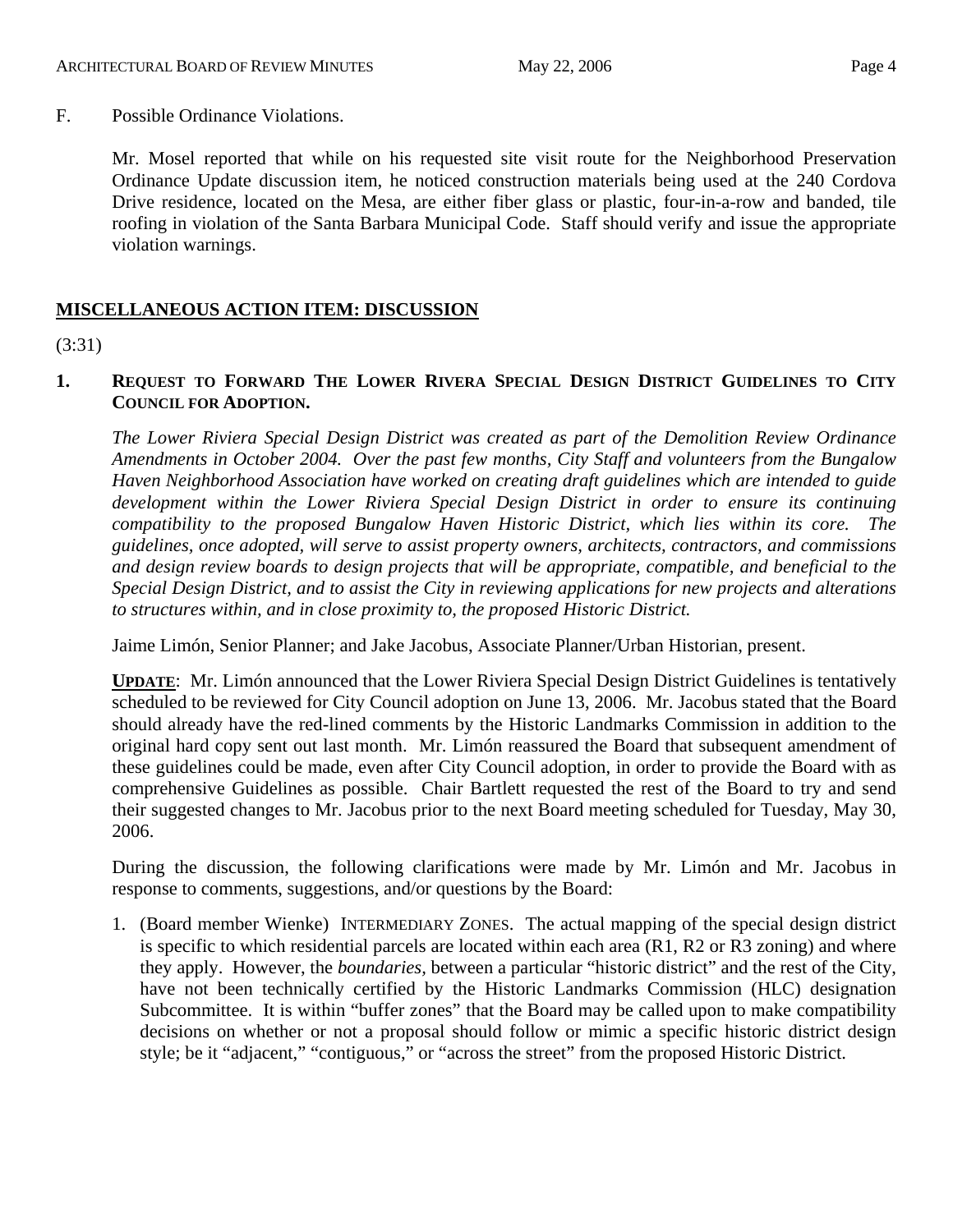(Board member Mosel) SUGGESTED GUIDELINE INCLUSIONS: In the Public Works section of the Guidelines, the reference to the "preservation of concrete stamps" should be included in the Guidelines since the Lower Riviera/Bungalow Haven District does have a few in that district. Santa Barbara is unique and one of only five cities in the country which use concrete stamps to mark or indicate the mason, contractors, or owners of each concrete works/monuments; a tradition which dates back to the 1800s. It was suggested that the Guidelines also include the words "art glass" on "windows above the transom" which is in reference to leaded glass patterns above windows (e.g., diamond or round shaped patterns).

Public comment opened at 3:41 p.m.

Ms. Kathleen Daig, neighbor, presented to the Board a list of fellow neighbors who wish to be excluded or "opt-out" from the proposed "actual historic district" (i.e., the Guidelines) for reasons of the possible single-family zoning designation, imposed deed restrictions, diminished property rights and values such as limited financing, sale-ability, and color limits imposed on residences. Ms. Daig included her own reasons to remain excluded from the "actual historic district" pertaining to loss of property owner's rights, such as the limitation of color choice imposed on residences.

Mr. Limón clarified that the boundaries any proposed historic districts have not been set as of yet and the public will be notified when hearings are held before the HLC to clarify those details in the Guidelines.

Public comment closed at 3:43 p.m.

Motion: Continued one week at Staff's request. Action: Wienke/LeCron, 8/0/0.

## **CONCEPT REVIEW - NEW ITEM: PUBLIC HEARING**

#### 2. **468 PASEO DEL DESCANSO** E-3 Zone

(3:52) Assessor's Parcel Number: 053-101-014 Application Number: MST2006-00225 Owner: Hans Karl Betzholtz/Elaine K. Levass Architect: Clay Aurell

> (Proposal to construct 402 square foot second-floor addition to an existing 1,404 square foot one-story single-family residence. The project includes minor remodeling of the first-floor and construction of a 153 square foot one-car carport. The existing detached 243 square foot one-car garage will remain on the 9,240 square foot lot.)

## **(COMMENTS ONLY; PROJECT REQUIRES ENVIRONMENTAL ASSESSMENT AND NEIGHBORHOOD PRESERVATION ORDINANCE FINDINGS.)**

Clay Aurell, Architect; and Elaine K. Levasseur, Owner, present.

Public comment opened at 3:59 p.m.

Chair Bartlett read a letter submitted by Hal and Kathy Christensen, neighbors, who expressed objection to the proposed second-story addition as currently drawn on the plans. The letter mentioned that they had spoken with Hans Bezholtz and Elaine Levasseur who agreed to redesign the project with a more suitable roof line.

Public comment closed at 4:00 p.m.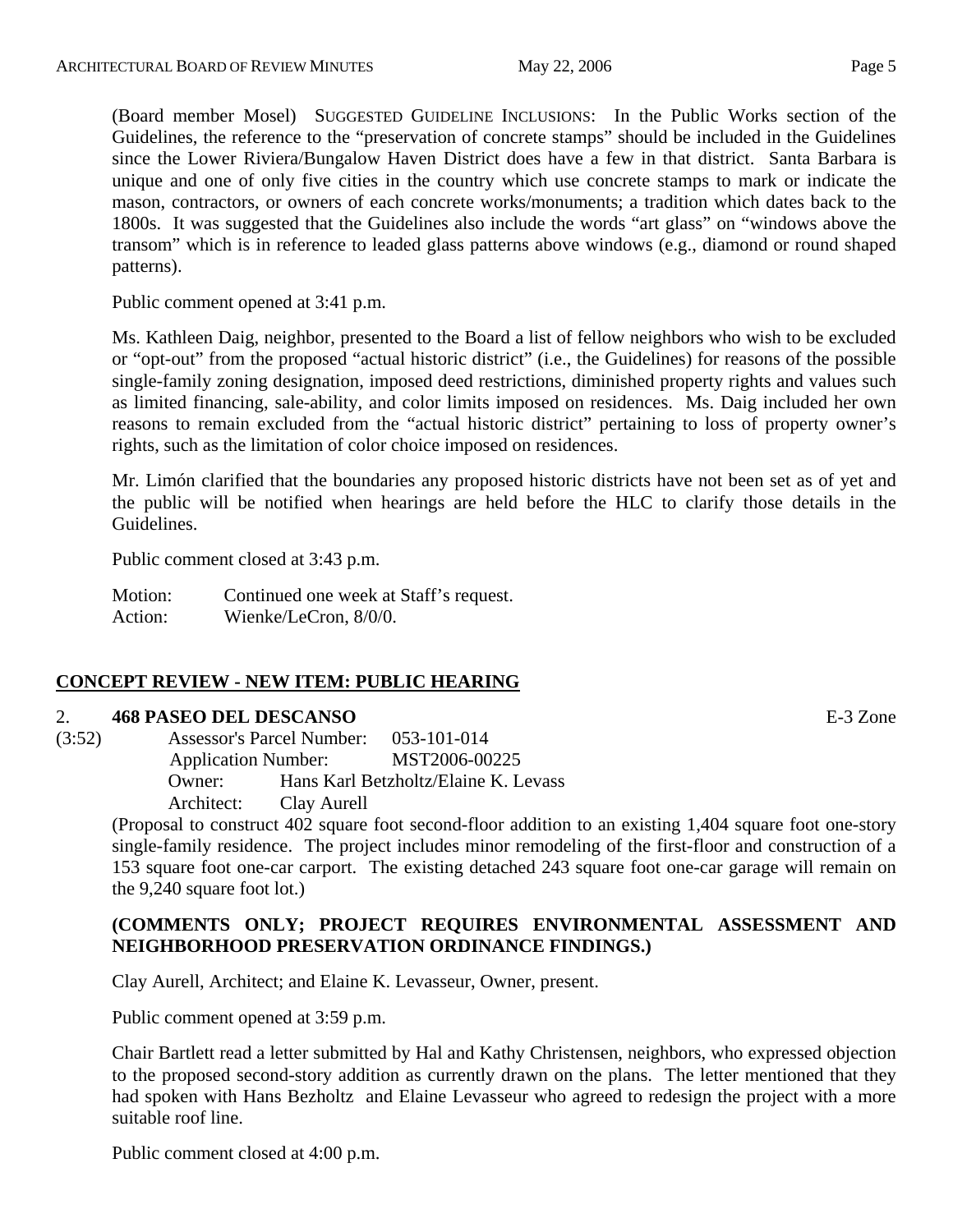- 
- Motion: Continued indefinitely to Full Board with the following comments: 1) The Board understands that the applicant is choosing to redesign the roof structure of the proposed second-story addition in response to concerns of their easterly neighbor. 2) The charming architecture of the original house would be better served with an articulated roof form for the second-story addition. The proposed flat roof form appears over-scaled. 3) The small balcony on the upper level is acceptable with the applicant to provide photo documentation that privacy impacts to adjacent neighbors are minimized. 4) The Board is concerned with the loss of the arch and gate on the street elevation; consider a carport design that incorporates a more traditional vine pocketed trellis element to camouflage a portion of the carport or additional site walls to screen the parking from the street. 5) Applicant to provide additional photo documentation on both sides of the street showing the full width of the block streetscape to better assess the context of the neighboring homes. 6) The Board suggests the applicant pursue a modification for an uncovered second parking stall or pursue tandem parking with the covered trellis placed in front of the existing one-car garage in order to preserve the arch form on the front elevation of the house.

Action: Wienke/Romano, 8/0/0.

## **CONCEPT REVIEW - NEW ITEM: PUBLIC HEARING**

#### 3. **3507 CHUPAROSA DR** E-3/SD-1/SD-2 Zone

(4:17) Assessor's Parcel Number: 053-233-006 Application Number: MST2006-00171 Owner: Paul Thomas David Architect: Kirk Gradin

(Proposal for a 1,092 second-story addition and a 298 square foot first-floor addition to an existing onestory 1,172 square foot single-family residence. There is an existing, detached 450 square foot garage with a 370 square foot second-floor accessory space to remain on the 9,100 square foot lot.)

## **(COMMENTS ONLY; PROJECT REQUIRES ENVIRONMENTAL ASSESSMENT AND NEIGHBORHOOD PRESERVATION ORDINANCE FINDINGS.)**

Kirk Gradin, Architect, present.

Public comment opened at 4:27 p.m. and, as no one wished to speak, closed at 4:28 p.m.

Motion: Continued indefinitely to the Consent Calendar with the following comments: 1) Ready for Preliminary Approval. 2) The Board finds roof material originally proposed as slate and revised to asphalt would be better served as a heavy shake material similar to adjacent residences of a thick concrete shake to give the roof more of a Monterey style appearance. 3) The rear column at the south elevation should be widen to present more of a wall mass at the corner condition or narrowed to appear as a true column. 4) The existing large pittosporum canopy tree in the front yard shall remain and not be removed as currently depicted on the plans.

Revised

Motion: Final Approval of the project as noted with the finding that the Neighborhood Preservation Ordinance criteria have been met as stated in Subsection 22.68.060 of the City of Santa Barbara Municipal Code, and with the following conditions: 1) The roof is to remain as slate or concrete material, not asphalt or fiberglass comp. 2) The existing large pittosporum canopy tree in the front yard shall remain and not be removed as currently depicted on the plans.

Action: LeCron/Wienke, 8/0/0.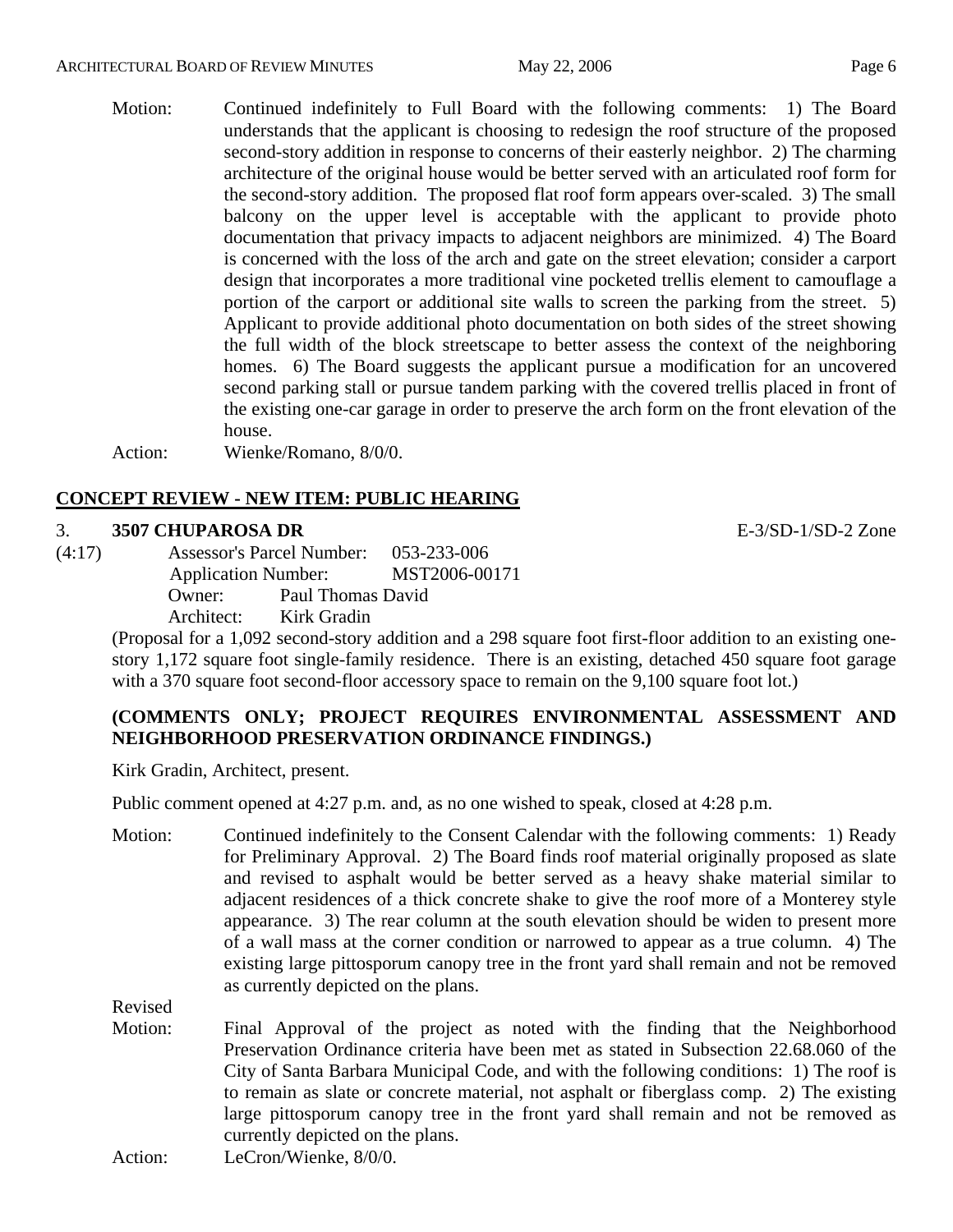## **CONCEPT REVIEW - NEW ITEM: PUBLIC HEARING**

# 4. **1017 E HALEY ST** R-2 Zone

(4:39) Assessor's Parcel Number: 031-242-020

 Application Number: MST2006-00116 Owner: Robert Bartlein & Priscilla Jacobs Architect: Vadim Hsu Contractor: Ken Smith

(Proposal to demolish two existing apartment units and detached garage and construct three new apartment units. The project consists of a duplex with two 719 square foot two-bedroom units and attached 232 square foot two-car carport, and a 935 square foot three-bedroom unit. The project includes four additional parking spaces consisting of a 300 square foot two-car carport and two uncovered parking spaces. Approximately 150 cubic yards of cut grading is proposed outside the building footprints on the 9,056 square foot lot. One of the two-bedroom units is an affordable unit. A modification is required to allow a bonus density (lot area to be less than required for three units). A second modification is required for an exterior stairway to encroach into the interior yard setback.)

## **(COMMENTS ONLY; PROJECT REQUIRES ENVIRONMENTAL ASSESSMENT AND STAFF HEARING OFFICER ACTION.)**

Vadim Hsu, Architect, present.

Public comment opened at 4:57 p.m. and, as no one wished to speak, closed at 4:58 p.m.

Motion: Continued three weeks to the Full Board with the following comments: 1) The Board finds the site design and overall massing of the project supportable. 2) The Board supports the lot area modification to gain the affordable unit at the front of the site, but does not support the requested interior yard modification for the stair encroachment. 3) The Board would prefer to see the central parking and the front building moved back approximately five feet to allow for: a) a larger front porch; b) the opportunity for a different stair configuration located at the northeast corner of the proposed front building, and c) better pedestrian access for the second floor unit. 4) The proposed wall at the front public sidewalk should be stone to match the adjacent side wall. 5) As to the Landscaping: There is further opportunity for landscaping at the westerly side yard adjacent to the existing stone wall, so that it buffers the building from the adjacent driveway and provides landscaping and privacy for the ground floor unit. 6) Utilize larger trees of a different species to replace the two pine trees to be removed from the front yard. 7) Provide vine pockets along the driveway that abuts the proposed front structure. 8) Refine the details, especially of the front porch and railing components. 9) Study refining the proposed attic vents and the juncture of the plaster wainscot where it meets the wood siding above. 10) The applicant shall return with quality detailing for the doors and windows. 11) The Board appreciates the integration of the solar panels at the central carports as a good location for that usage. 12) The Board finds acceptable the delineated paving at the driveway for pedestrian access to the rear unit. Action: LeCron/Romano, 8/0/0.

**\*\* THE BOARD RECESSED 5:22 P.M. TO 5:54 P.M. \*\***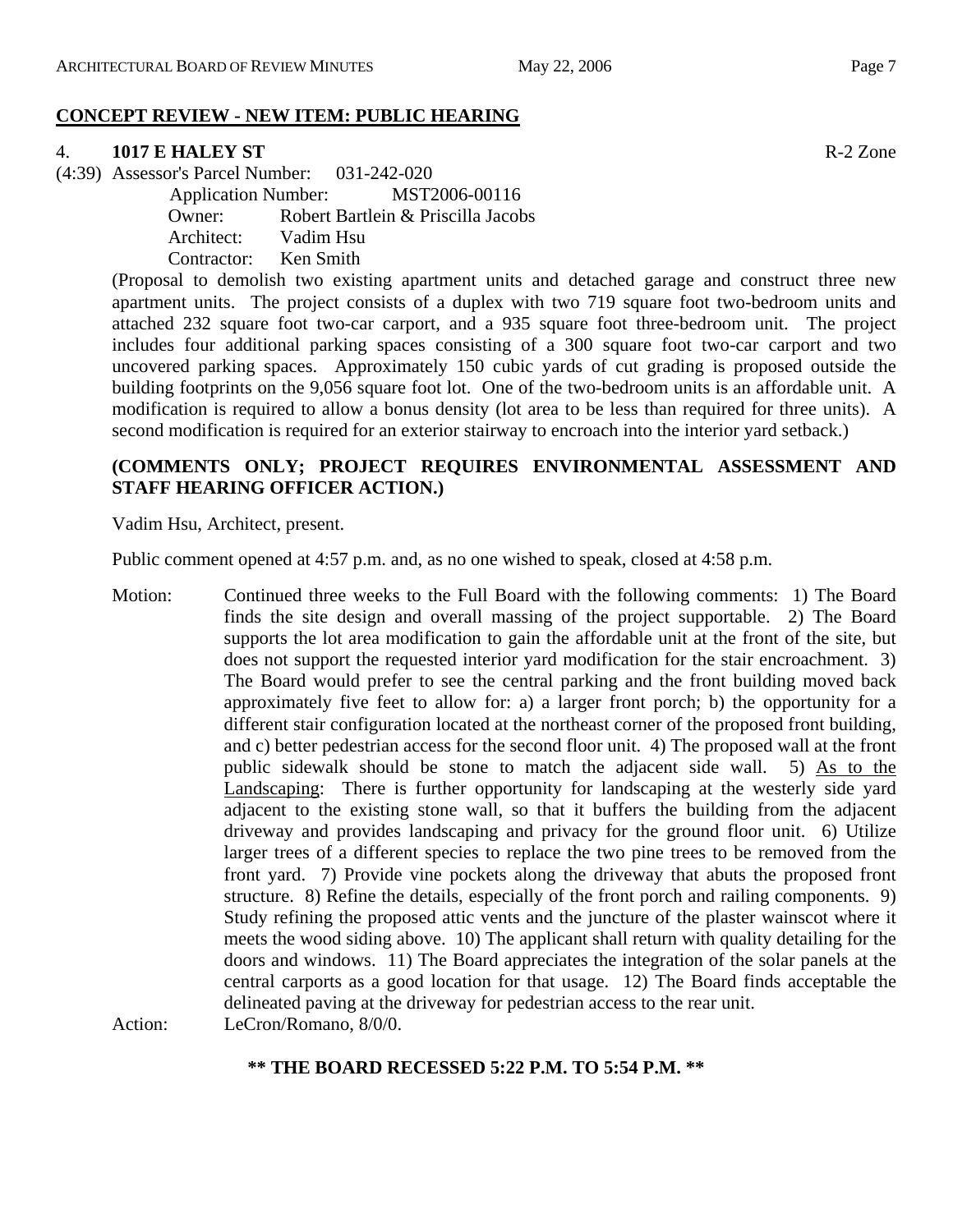# **DISCUSSION ITEM**

 $(5:54)$ 

## **5. SINGLE FAMILY DESIGN GUIDELINES/NEIGHBORHOOD PRESERVATION ORDINANCE (SFDG/NPO) DRAFT UPDATE.**

*This is the initial review for comments of the Single Family Design Guidelines/Neighborhood Preservation Ordinance (SFDG/NPO) Draft Update Package. The second review with comments and request for final recommendation to City Council is tentatively scheduled for June 12, 2006.* 

Heather Baker, Project Planner, present.

## DRAFT UPDATE PACKETS.

The Boards' information packets contained the following:

- 1. A copy of the May 13, 2006, SFDG/NPO Open House public notice.
- 2. An attachment packet containing:
	- a) Site visit maps.
	- b) Articles taken from the Microsoft Network (MSN) Web site.
	- c) Various public comment letters received by Staff.
	- d) A draft summary of the SFDG/NPO Proposed Municipal Code Changes (blue) with a draft Floor to Lot Area Ratios (FAR) Chart (Attachment 1), and a Chart of Submittal Requirement Levels of Planning Commission FAR Modification Approvals (Attachment 2).
- 3. A draft of the ABR Guidelines for Architectural Design Part 1 (pink).
- 4. A draft of the updated Single Family Residence Guidelines spiral binder (tan).

Prior to the discussion, Ms. Baker summarized the following in response to comments and questions received by Staff at the NPO Update Open House and Workshop on May 13, 2006:

- 1. (HLC) Request to have horizontal lines drawn on the retaining wall diagram. Adjustments have been made by Staff.
- 2. (ABR) Request for clarification on the FAR Chart that the 7,500 square foot lots (a Steering Committee recommendation) would not be included in the standards and only be guidelines. Adjustments have been made by Staff with the continued recommendation that 10,000 square foot lots and above be subject to FAR Standards.
- 3. (ABR) Request for a California State definition of "manufactured homes" into the draft SFDG/NPO Update for basic ordinance review. Staff has complied.
- 4. Staff corrected an error on Page 5 of the Draft Municipal Code Changes of a need to reference a 4,000 square foot single-story trigger for only ABR review proposals, rather than a 3,000 square foot single-story trigger, and applicable to 15,000 square foot lots and less.
- 5. Staff corrected an error to state that the review would occur three years after the adoption of the NPO, rather than two years, to give it more of a trial period.

Discussion ensued regarding new questions, suggestions, and requested changes by the Board on specific items in the information packet received from Staff.

PUBLIC COMMENT. Public comment opened at 7:03 p.m.

Ms. Dianne Channing, representative for the NPO Steering Committee, expressed concern that the NPO Update Package is not the product that the Steering Committee undertook to develop. The goal had been to create an ordinance that would be crystal clear to everyone years from now regardless of any personal bias. She stated that the Steering Committee has achieved a lot of good work; however, the original intent of the NPO's vision has not been resolved, which was to clarify for design review boards, applicants, and neighbors what the limits are for households.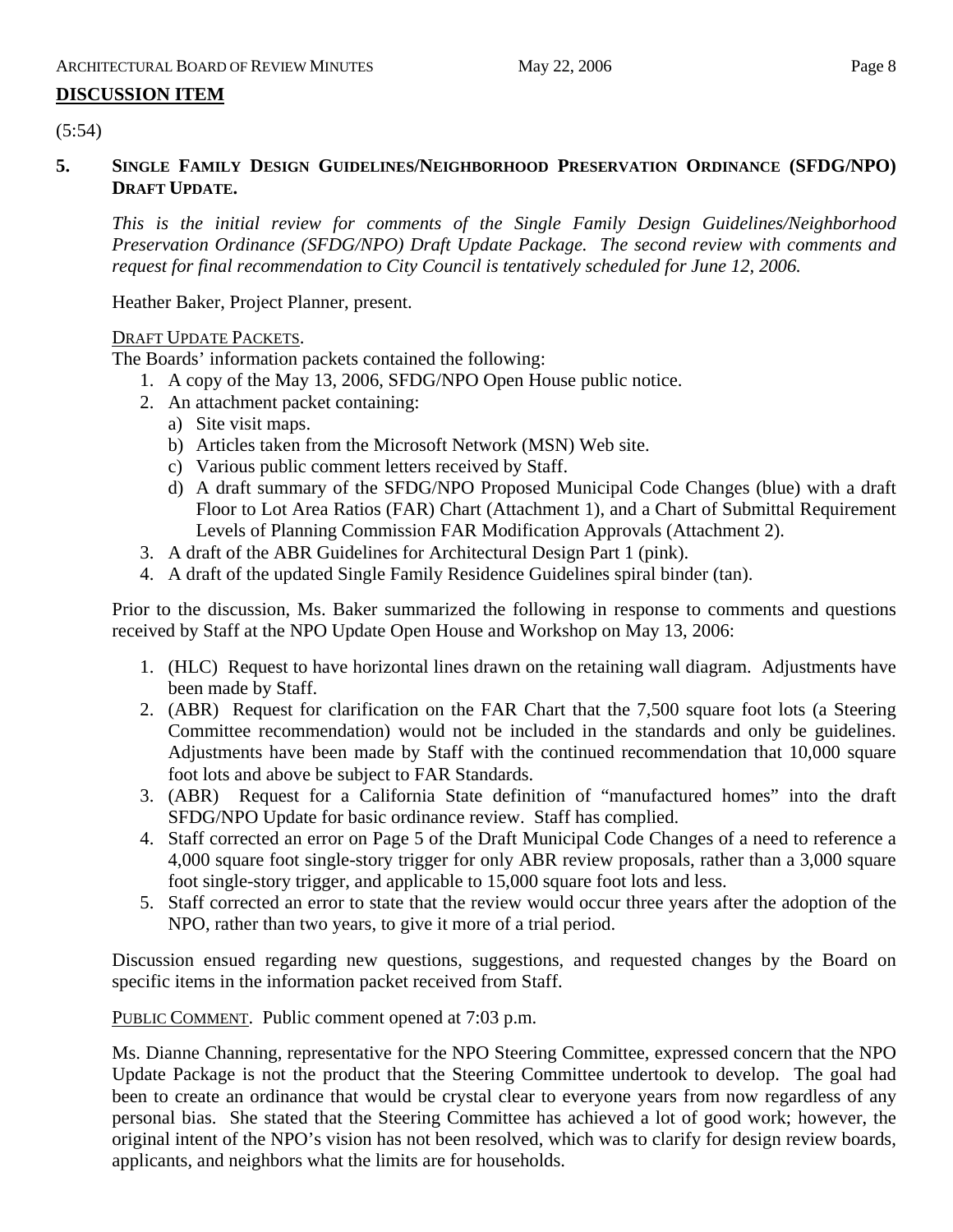Ms. Cathy McCannon, neighbor, expressed concern regarding the larger scale of allowable residences, extensiveness and complication of the Municipal Code instead of a simpler one, and should be applicable to smaller scale lots which it excludes.

Ms. Michelle Giddens, neighbor, was in favor of giving the option to new owners to enlarge their homes with reasonable second additions, and expressed concern regarding the proposed small figures allowable by the proposed draft FAR Chart and the proposed two-thirds majority vote by the Board.

Mr. Timothy Harding, representative for the Citywide Homeowner's Association, expressed concern regarding use of the proposed draft FAR Chart, which he felt should be utilized as a guideline only and not as a requirement with the sizes in larger practical figures with design being the key and not absolute size; exclusion of 7000 lot sizes, and that underground garages should be considered a "good thing."

Ms. S. Dorothy Fox, neighbor, given the modern tendencies toward multi-generational homes, expressed concern regarding the limited allowable size homes on the draft FAR Chart and felt that the proposed draft was too restrictive on house sizes.

Ms. Karen Allen, member of Citywide, expressed concern regarding the guideline standards on 6,000 square foot homes, guidelines flexibility and design.

Public comment closed at 7:26 p.m.

REGARDING GUIDELINE VS. ORDINANCE. The following comments were made by the Board:

- 1. Staff should be aware of the possibility that some members of the public have not expressed their views regarding the NPO outreach even though staff has already conducted extensive outreach efforts regarding notifying and collecting public neighborhood concerns.
- 2. Clarification: Staff is looking for methods or ways for public participation regarding contentious subjects such as the FAR standards at this stage of the SFDG/NPO Guideline update, short of taking a public poll, and is open to the Board's suggestions.

It was concluded, by a various comments made by all but one of the Board members, that the FAR Chart should only be used as a guideline and not fixed as an ordinance. It was generally agreed that FAR Chart standards are not supported nor effective, hard to regulate and administer, and would not have the desired impact as an ordinance for the smallest lots who will be impacted the hardest since square footage depends heavily upon the size of the lot which is an exclusivity standard for larger lots and not necessarily fair to smaller lots. As a guideline, it would serve better to be "fair and yet flexible" since it would be equally applicable to all lots regardless of lot size and not penalize smaller lot owners; therefore, becoming a lot size issue instead of a number issue. It was also further suggested that these guidelines be used as a "tool to implement for three years with modification in later years," and the use of a "target" as opposed to a "limit."

## REGARDING FAR CHART AS A GUIDELINE:

Mr. Limón suggested, and the Board concurred, that the FAR Chart numbers and ranges not be adjusted but only simplified, with details on the FAR chart to be subject to alteration based upon suggestions by the Board.

Ms. Baker agreed to provide the Board members a simplified FAR Chart to be reviewed at the next SFDG/NPO Update presentation.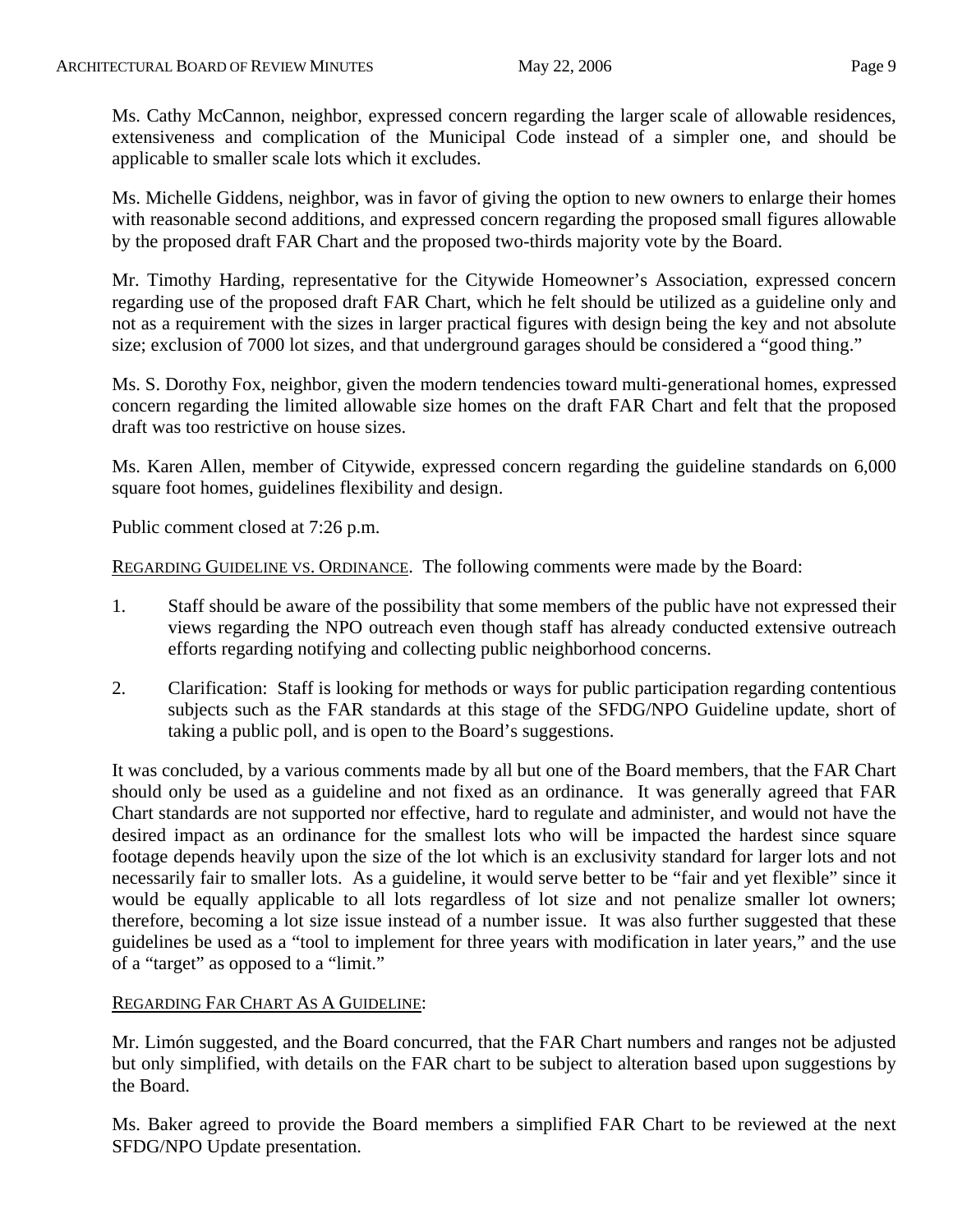#### STRAW VOTES:

How many of the Board members are in favor of supermajority votes of those present at ABR meetings? 5/3/0. Wienke/Mudge/LeCron opposed.

How many of the Board members agree that there should be a required drive-by at a minimum site visit in order to vote on a project exceeding the guideline FAR? 5/3/0. Sherry/LeCron/Wienke opposed).

How many of the Board members agree with the clarification that the draft summary of the SFDG/NPO Proposed Municipal Code Changes - Attachment 2, Chart of Submittal Requirement Levels of Planning Commission FAR Modification Approvals, should read "exceptional architectural quality" instead of "consistent with the intent of the Zoning Ordinance and NPO Findings are made"? 8/0/0.

How many of the Board members agree on a three year review period of the NPO Guidelines? 8/0/0.

How many of the Board members would support that the SFDG/NPO Update Package be forwarded to City Council along with the recommended changes? 8/0/0.

## **CONSENT CALENDAR**

## **REVIEW AFTER FINAL**

## **A. 624 MULBERRY AVE** R-3 Zone

Assessor's Parcel Number: 043-221-015 Application Number: MST2004-00107 Owner: Paul & Patricia Mullin Architect: Vadim Hsu

(The subject project involves a proposal for a new 851 square foot two-bedroom condominium unit, a new 473 square foot attached two-car garage and an attached one-car carport on a 5,000 square foot lot. The existing two-bedroom single-family residence of approximately 690 square feet would be converted to a condominium unit. An uncovered parking space adjacent to the existing single-family residence would remain. The existing 384 square foot garage would be removed.)

**(Review After Final for eight additional light fixtures at various locations on the building exterior.)** 

## **(PROJECT REQUIRES COMPLIANCE WITH PLANNING COMMISSION RESOLUTION No. 002-05.)**

Final approval of the Review After Final as submitted.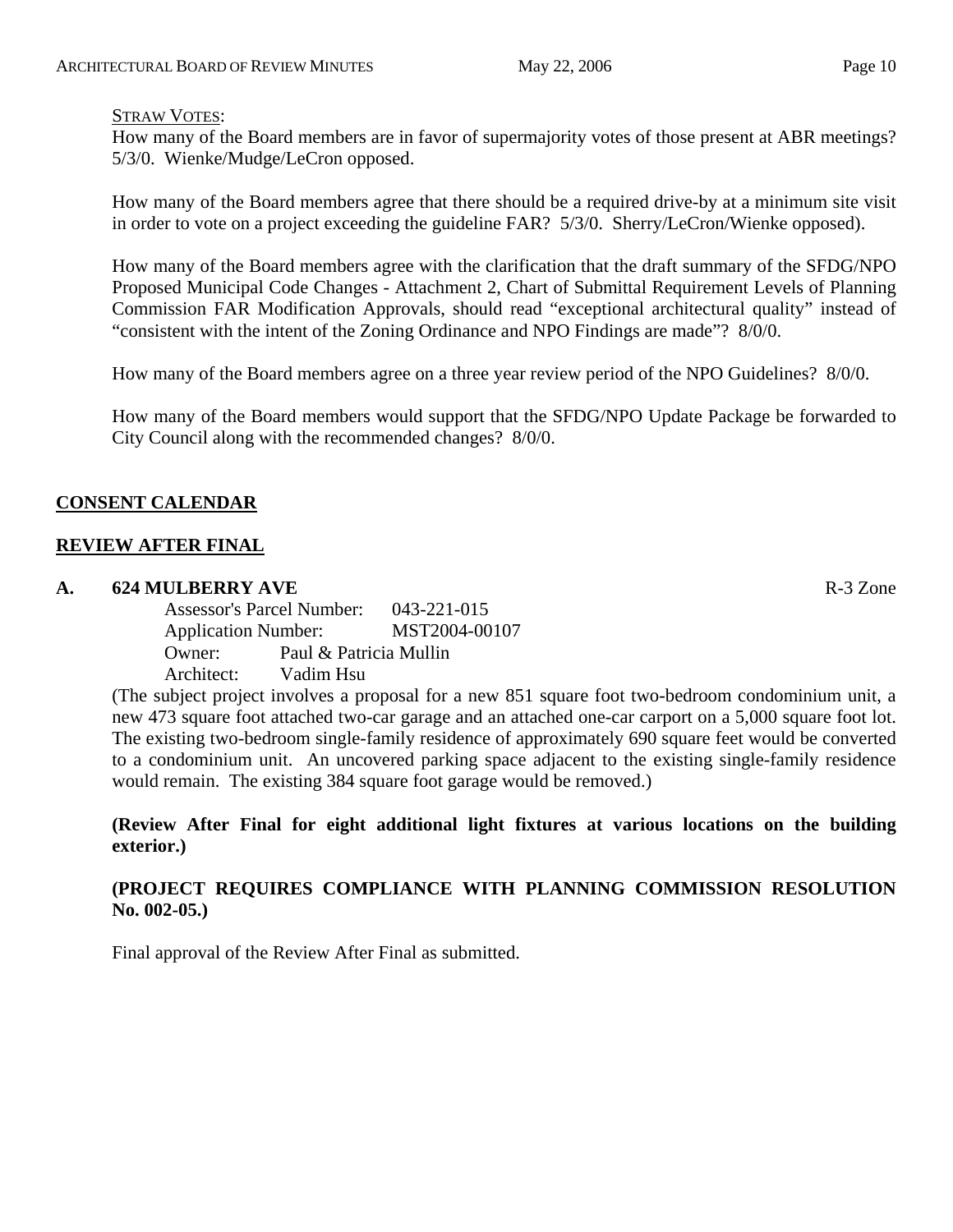## **REVIEW AFTER FINAL**

#### **B. 2930 LOMITA RD** E-3/SD-2 Zone

Assessor's Parcel Number: 051-201-029 Application Number: MST2004-00826 Owner: Elizabeth McClure Architect: Gretchen Zee

(Proposal to demolish 228 square feet of accessory buildings and construct a new 500 square foot detached accessory building above an existing detached 326 square foot garage. There is an existing 1,897 square foot single-family residence on a 7,220 square foot lot.)

## **(Review After Final to remove walls from under-story.)**

Final approval of the Review After Final as submitted.

## **REVIEW AFTER FINAL**

#### **C. 428 E HALEY ST** C-M/M-1 Zone

Assessor's Parcel Number: 031-283-015 Application Number: MST2005-00739 Owner: Philip C. Petre, Trustee Architect: Jose Esparza

(Relocate electric meters and enclose and inset main entry doors and new side door.)

## **(Review After Final for changes to doors and electrical enclosure.)**

Final approval of the Review After Final as submitted.

## **REVIEW AFTER FINAL**

## **D. 1585 LA VISTA DEL OCEANO** E-1 Zone

Assessor's Parcel Number: 035-170-024 Application Number: MST2000-00224 Owner: Matthew Edwards

(Proposal for a new 4,423 square foot, multi-level, single-family residence with a terrace, pool, and attached two-car garage on a 16,373 square foot lot located in the Hillside Design District. There are 468 cubic yards of grading proposed within the building footprint.)

## **(Review After Final for changes to swimming pool, relocating and adding louvered doors to pool equipment enclosure and a window change.)**

Final approval of the Review After Final as noted on the plans.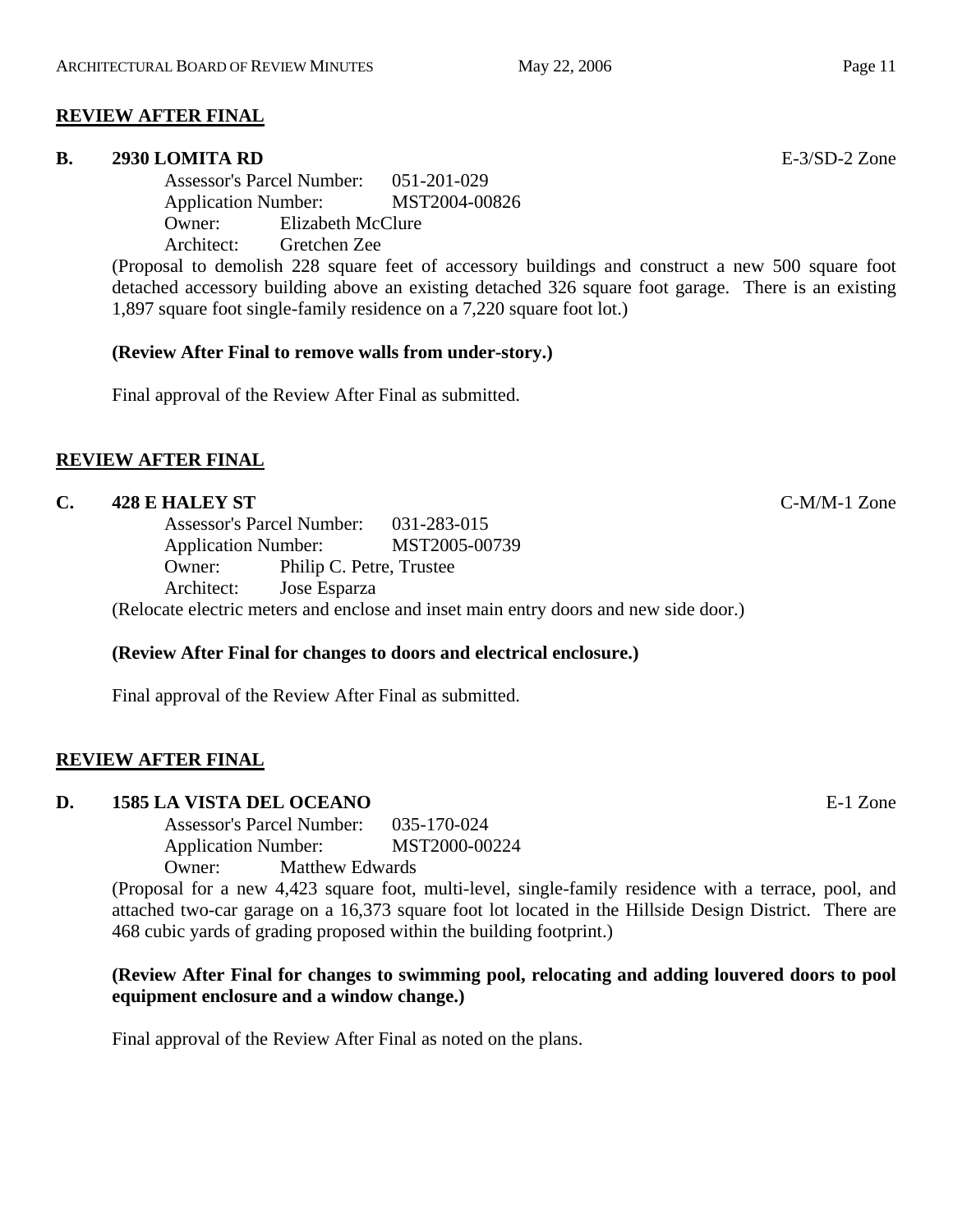## **REVIEW AFTER FINAL**

## **E.** 4200 CALLE REAL **REAL R-3** Zone

Assessor's Parcel Number: 059-240-020 Application Number: MST98-00749 Applicant: Ben Phillips Applicant: Amy Bayley Owner: Alicia Martin, D.C. Architect: Mark Petit Architect: Karl Eberhard Architect: Ilona Scott

(Proposal for an annexation and subdivision of a 17-acre parcel that is to be developed with affordable and senior housing. The project includes 75 affordable rental units and 95 affordable senior units.)

**(Review After Final for a change to the stucco detail for Administration, Family and Senior buildings, change the upper deck of the Family Building from patterned to continuous pavers and replace the Senior Building garage structural deck interlocking pavers with 5/8" Higgins pavers.)** 

Final approval of the Review After Final as noted on the plans.

## **FINAL REVIEW**

#### **F. 320 W PUEBLO ST** C-O Zone

| <b>Assessor's Parcel Number:</b>    | 025-102-001                              |  |
|-------------------------------------|------------------------------------------|--|
| <b>Application Number:</b>          | MST2003-00152                            |  |
| Owner:                              | Santa Barbara Cottage Hospital           |  |
| Agent:                              | <b>Suzanne Elledge Permit Processing</b> |  |
| Landscape Architect: Bob Cunningham |                                          |  |
| Architect:                          | Erich Burkhart                           |  |
| Architect:                          | <b>Brian Cearnal</b>                     |  |

(Proposed Cottage Hospital Master Plan. The project involves the demolition of 280,090 square feet including the main hospital building, Eye Center and structures on the adjacent west block. Also proposed is 434,955 square feet of new construction. Two new parking structures are also proposed. One of the parking structures will be located behind the Knapp Building at 2400 Bath Street, and the other will be located at the northeast corner of Pueblo and Castillo Streets. The one-block section of Castillo Street that borders on the west side of the hospital that is located between Pueblo and Junipero Streets is proposed to be closed to allow the construction of the new hospital facility. The project received Planning Commission approval of the Development Plan and City Council approval of the Specific Plan, Development Agreement, and Castillo Street Abandonment.)

## **(Final Approval of the Architecture for the Knapp Parking Structure is requested.)**

Final approval of the architecture of the Knapp Building parking structure as submitted.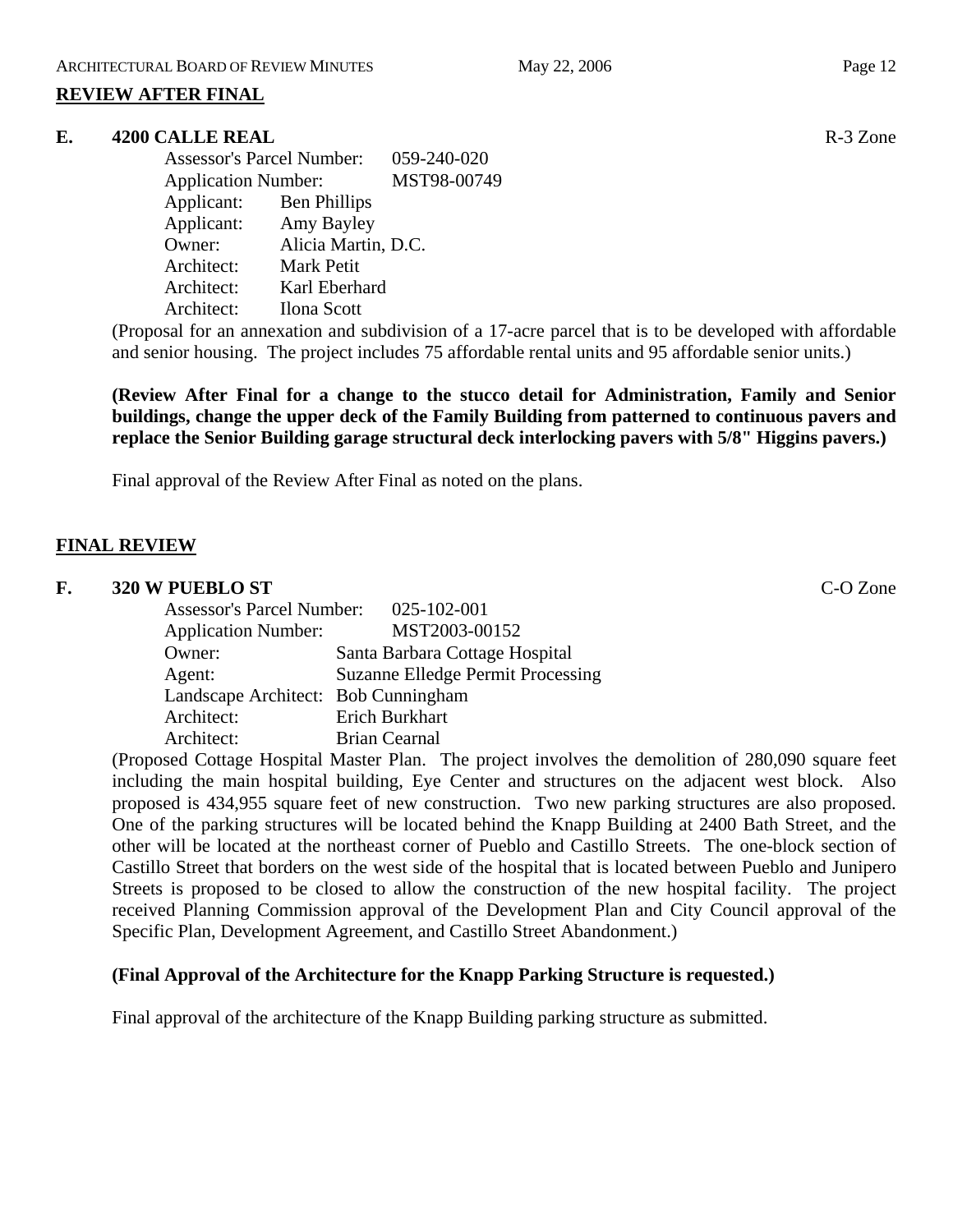## **FINAL REVIEW**

## **G. 1759 GRAND AVE** R-2 Zone

Assessor's Parcel Number: 027-141-006 Application Number: MST2005-00780 Owner: 1759 Grand Avenue Associates, LLC Architect: Kirk Gradin

(Proposal to construct a 2,318 square foot, two-story residence (Unit A) with an attached 503 square foot garage; a 1,840 square foot two-story residence (Unit B) with an attached 518 square foot garage; and a 2,245 square foot residence (Unit C) with an attached 503 square foot garage on a vacant 16, 900 square foot lot located in the Hillside Design District. The project will result in 7,927 square feet of structures on the lot. Two modifications are requested for front yard encroachment for the garage and for an overheight wall along the driveway.)

## **(Modification approved on January 18, 2006. Final Approval is requested.)**

Final approval of the architecture as noted on the plans. Preliminary approval of the landscape plan as submitted and continued indefinitely to the Consent Calendar for final approval.

## **FINAL REVIEW**

#### **H. 754 ALAMEDA PADRE SERRA** E-1 Zone

Assessor's Parcel Number: 019-300-014 Application Number: MST2005-00186 Owner: Shirley Jay Applicant: Michael Ratway Designer: Casa Bella Designs

(Proposal for a 650 square foot addition to an existing 1,350 square foot one-story residence with an attached 468 square foot garage on a 13,300 square foot lot located in the Hillside Design District. The proposal includes the demolition of 123 square feet of the existing residence and will result in a 2,395 square foot one-story residence including the attached garage with approximately 237 cubic yards of grading outside the main building footprint. There is an existing 1,057 square foot deck to be demolished and replaced with a new 818 partially covered deck.)

## **(Final Approval is requested.)**

Continued indefinitely to the Consent Calendar for final approval of the landscape plan with the comment that the architecture is also ready for preliminary approval.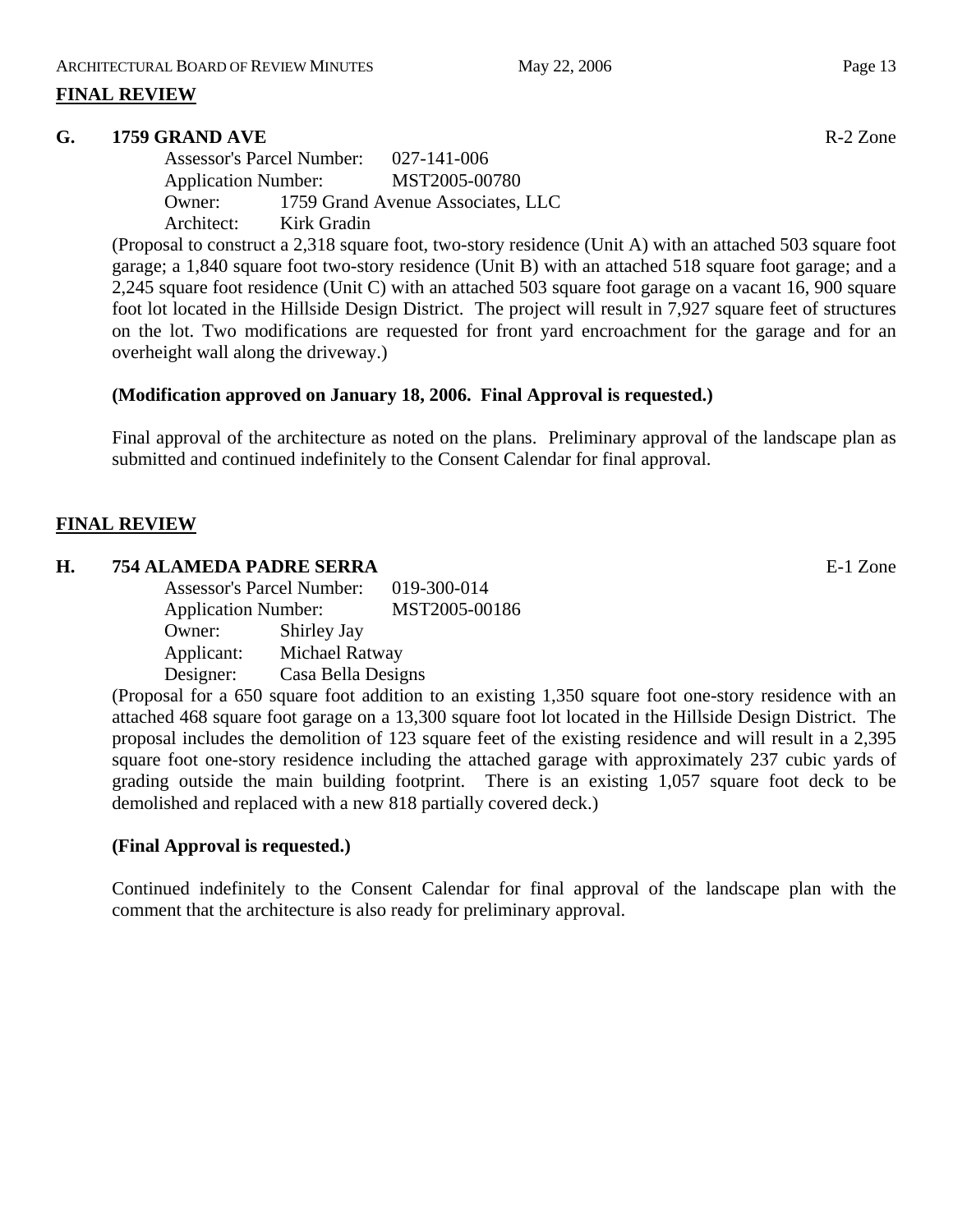## **FINAL REVIEW**

## **I. 2938 CLIFF DR** A-1/SD-3 Zone

Assessor's Parcel Number: 047-091-021 Application Number: MST2006-00165 Owner: Starr Family Trust 6/13/78 Architect: Larry Thompson

(Proposal to construct a two-story addition to an existing 3,930 square foot two-story residence adding 748 square feet of additional living space. The project is located on a 1.14 acre lot located in the Non-Appealable Jurisdiction of the Coastal Zone.)

## **(Final Approval is requested.)**

## **(PROJECT REQUIRES NEIGHBORHOOD PRESERVATION ORDINANCE FINDINGS.)**

Final approval as noted on the plans with the finding that the Neighborhood Preservation Ordinance criteria have been met as stated in Subsection 22.68.060 of the City of Santa Barbara Municipal Code.

## **FINAL REVIEW**

## **J. 802 ALAMEDA PADRE SERRA** E-1 Zone

| <b>Assessor's Parcel Number:</b> |                           | 019-300-029   |
|----------------------------------|---------------------------|---------------|
| <b>Application Number:</b>       |                           | MST2006-00139 |
| Owner:                           | William A. Fletcher       |               |
| Architect:                       | Lori Kari                 |               |
| Contractor:                      | <b>Young Construction</b> |               |

(Proposal to construct a 156 square foot accessory structure to be used as a pool cabana in the rear yard. A previous pool cabana was demolished under MST2004-00587. Approximately 80 cubic yards of grading is proposed.)

## **(Final Approval is requested.)**

Final approval of the project as submitted.

## **CONTINUED ITEM**

# **K.** 620 W GUTIERREZ ST **R-4** Zone

Assessor's Parcel Number: 037-180-037 Application Number: MST2006-00272 Owner: SB Core Associates, LP Applicant: Tectonica Design Architect: Wolcott Architecture

(Exterior changes proposed, including new exterior paint and light fixtures, new guard rail to existing balconies and staircase (facing street), new roof and 8,010 square feet of new balconies on the secondstory facing the interior of the property , new floor finish to the existing balconies.)

## **(ACTION MAY BE TAKEN IF SUFFICIENT INFORMATION IS PROVIDED.)**

Ready for preliminary approval pending approval of the parking configuration by the Transportation Division, and continued indefinitely to the Consent Calendar with the comment that the applicant is to return with color chips and a color board.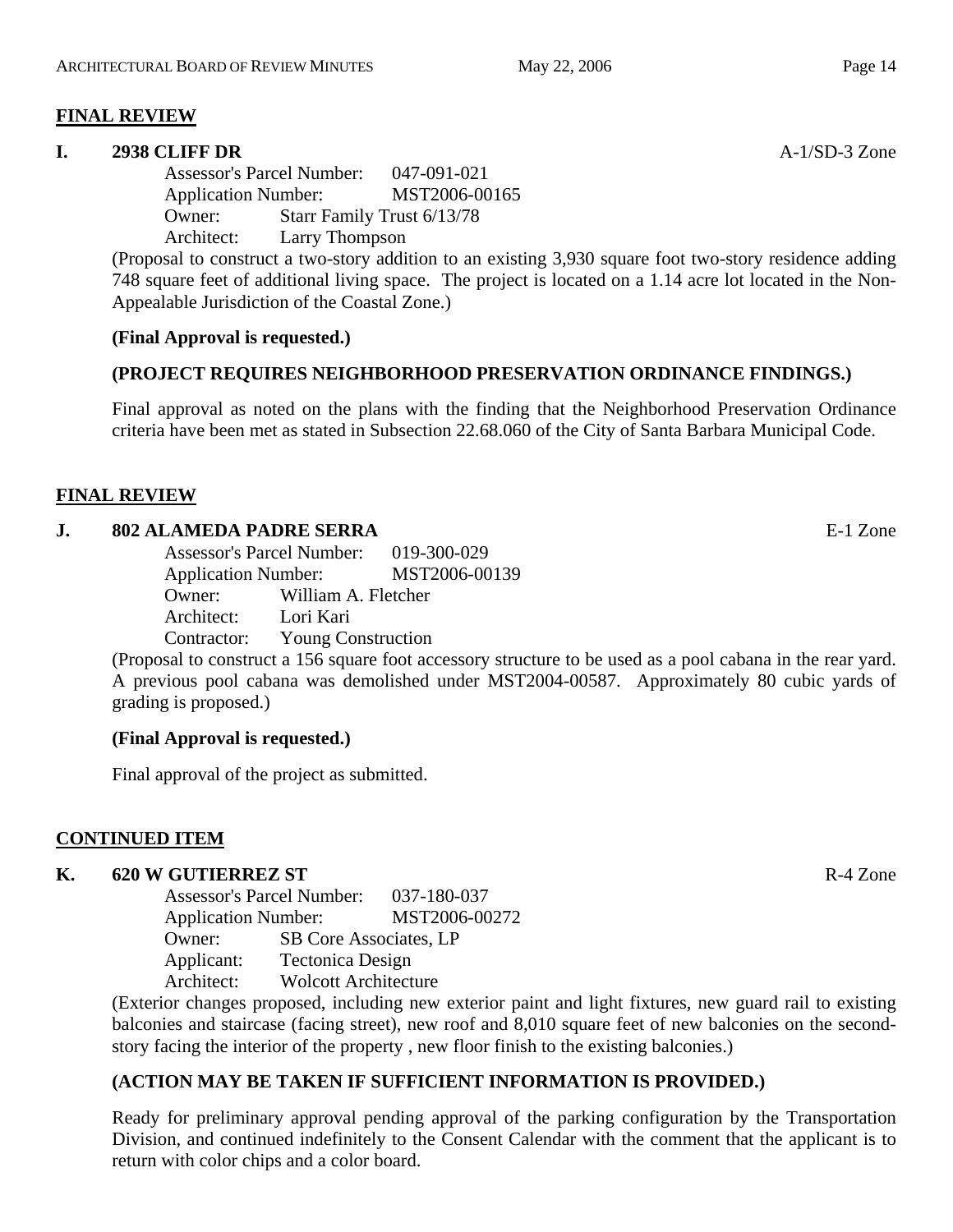## **NEW ITEM**

## **L. 30 E HALEY ST** C-M Zone

Assessor's Parcel Number: 037-212-032 Application Number: MST2006-00282 Owner: Abraham Safina, Trustee Architect: Karl Swanson

(Proposal to add a new planter, fencing and A.C. paving on a 4,350 square foot parking lot adjacent to a lot with an existing towing business.)

## **(PROJECT REQUIRES ENVIRONMENTAL ASSESSMENT.)**

Final approval as noted on the plans with the comment that the fence shall be black in color instead of purple.

## **NEW ITEM**

## **M. 2233 STANWOOD DR** A-1 Zone

Assessor's Parcel Number: 019-360-017 Application Number: MST2006-00260 Owner: Morton & Caroline Sacks Agent: Permit Planners Designer: Design Group

(Proposal to remove existing entry walls from two locations along Stanwood Drive and replace with new landscaping at one location and construct new 8'-0" tall entry and gate at other location. Also proposed is to replace existing landscaping with a new 7'-0" tall entry and gate along Orizaba Lane and to construct a new 8'-0" tall sound wall in the front yard along Stanwood Drive. No lighting is proposed.)

## **(PROJECT REQUIRES ENVIRONMENTAL ASSESSMENT AND NEIGHBORHOOD PRESERVATION ORDINANCE FINDINGS.)**

Ready for final approval pending the Environmental Assessment (MEA) with a correction on the project description of the proposed carriage that the lighting style fixtures were proposed.